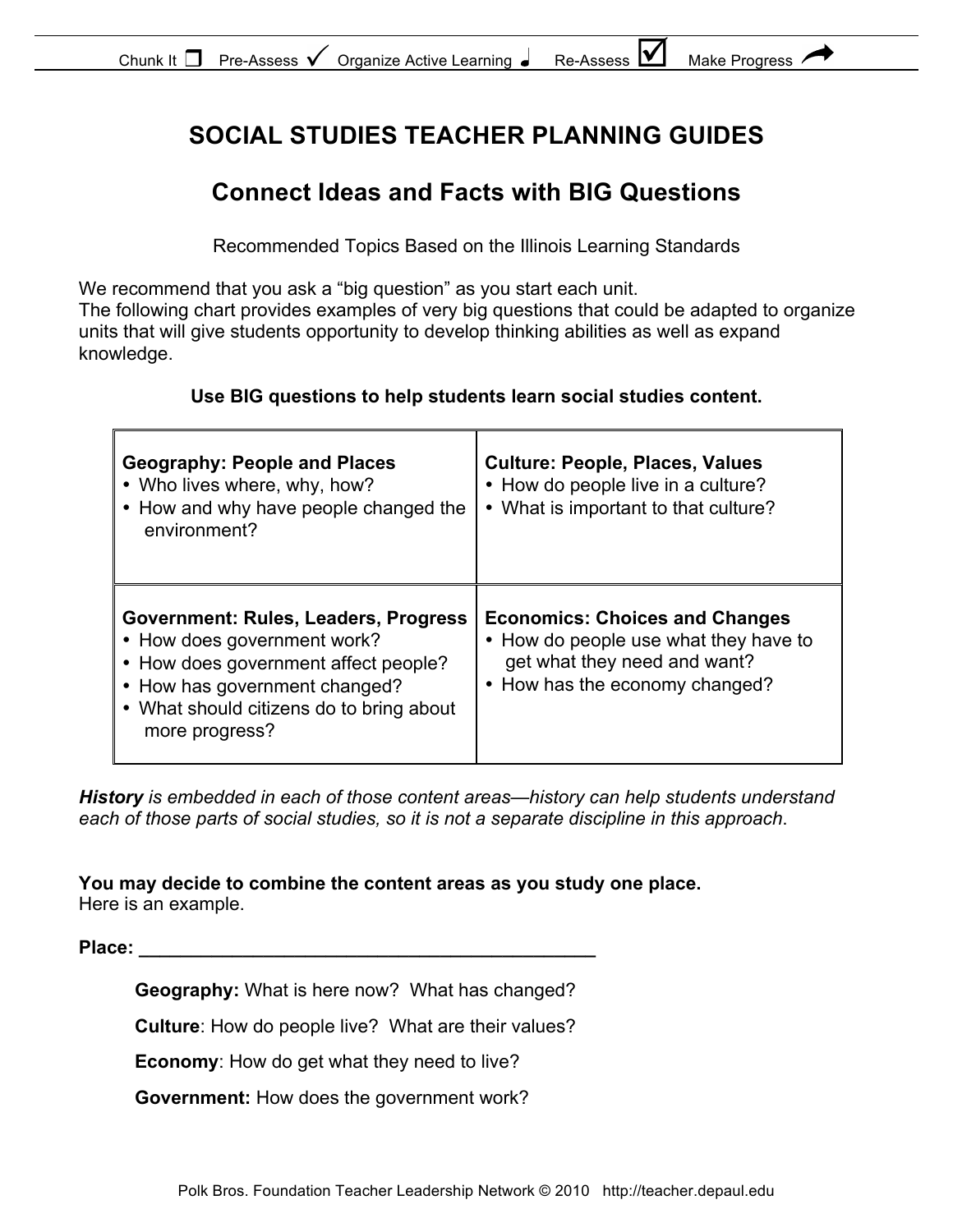# What about history? It is a way to think across the curriculum.

### **Cross-Cutting Concepts of History apply to geography, economics, civics, culture, past, present, and future.**

- Change
- Causes and Effects
- Challenge
- Choice
- Context
- Continuity
- Identity
- Relationships
- Values

Developed by the Chicago History Museum in collaboration with the Polk Bros. Foundation Center for Urban Education ©2014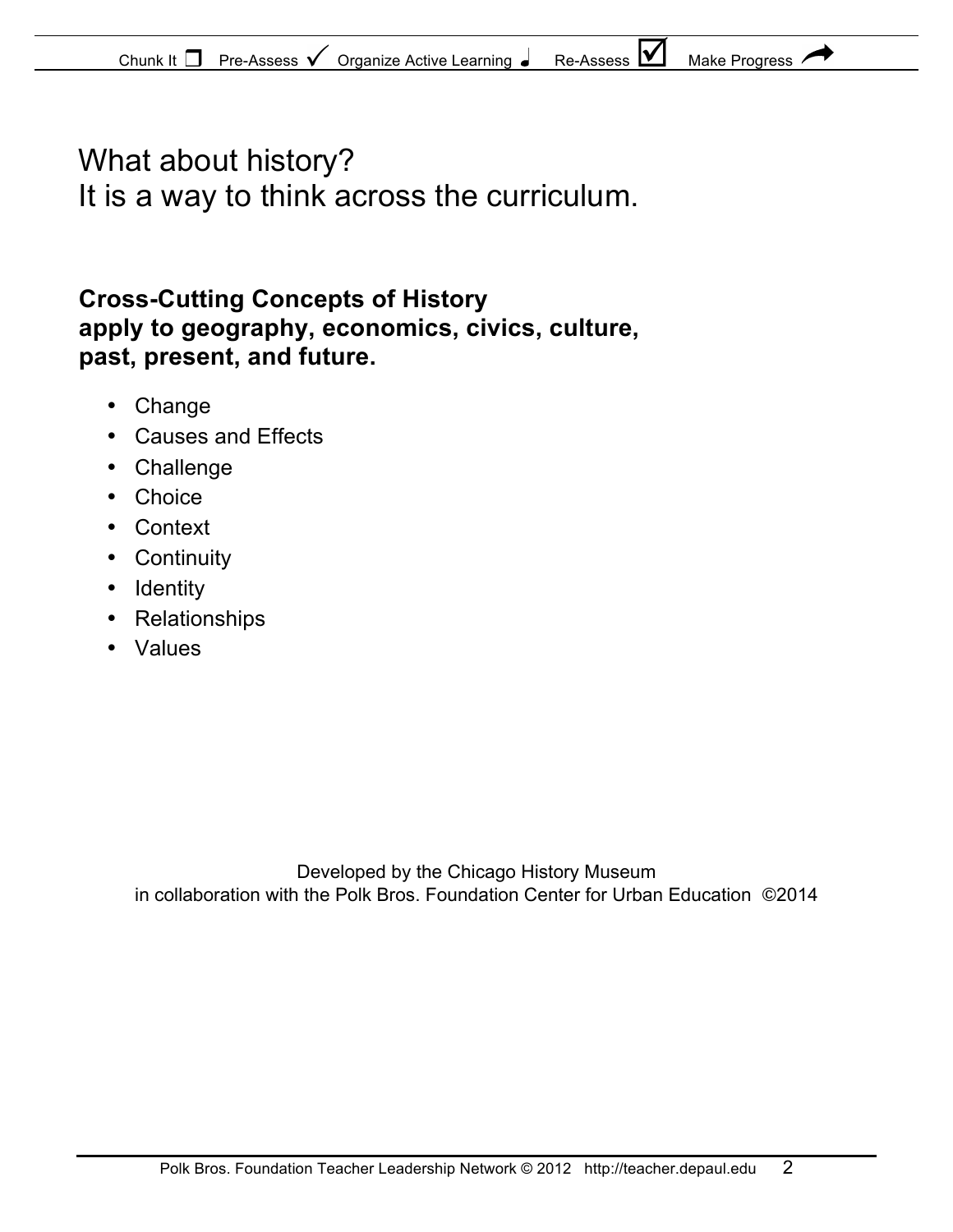### **Connect History to Literacy to Learn More.**

Think clearly and comprehensively.

Use the **Cross-Cutting Concepts of History** to frame the focus questions: **change causes and effects challenge choice context continuity identity relationships values**.

#### **Analyze the Situation.**

- $\checkmark$  What is the context of the history?
	- > What challenges do people face?
	- > What values are important to the society?
- $\checkmark$  What event is central to this history?
	- > What caused the event?
	- > How do different persons respond to it?
	- > What immediate effects does the event have?
	- > What consequences will the event have?
- $\checkmark$  What choices do individuals make?
	- > What values do those choices represent?
	- > How do their choices affect other persons?
- $\checkmark$  What changes take place during the history? > How do those changes affect different individuals?
- $\checkmark$  What ideas does this history represent?
	- > What concepts clarify the history?
	- > How do these ideas apply today?

#### **Analyze readers' and writers' choices.**

Responding to the questions applies literacy competencies:

- $\checkmark$  analyze ideas
- $\checkmark$  analyze relationships;
- $\checkmark$  integrate ideas and information from different sources
- $\checkmark$  evaluate perspectives

#### *How does identity affect the explanation of history?*

- > How does a history text reflect the perspective of the writer?
- > How do a reader's values influence what is learned?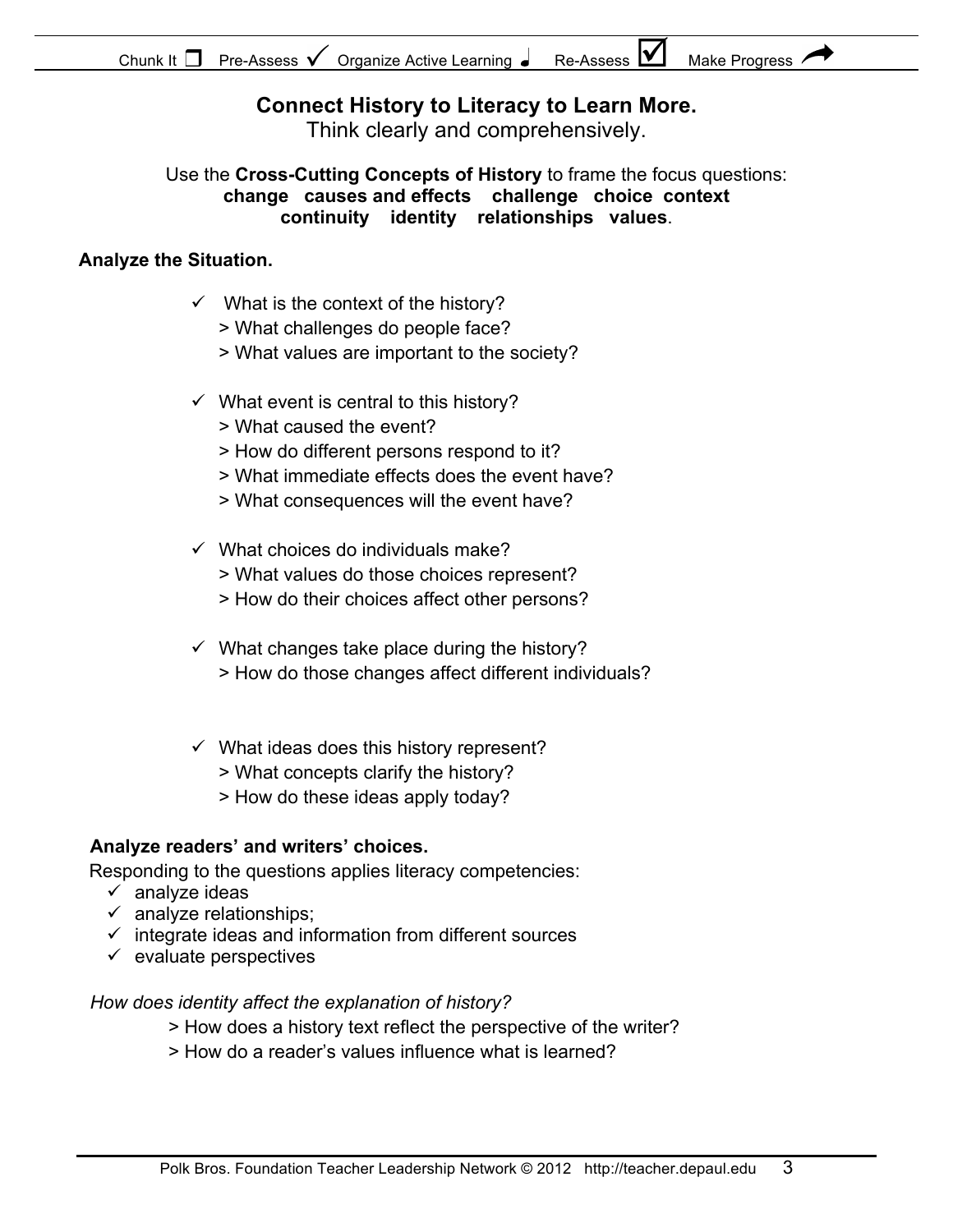# **PQROST – a strategy to ensure learning and expand literacy**

- **P Q R O S T** to make sure students learn more.
- **P** Teacher **previews** the learning—sets a **purpose** for reading/listening **doing.**
- **Q** Teacher asks a **big question** that the students will answer by reading, researching, thinking.
- **R** and **O** Students **read/research** to find information relating to the BIG question, locating and collecting information,

information that they **organize** using a graphic organizer.

- **S** Students **summarize** and **synthesize** their learning. Recommended for K-2: Teacher guides summary Recommended for 3-4: Students summarize, teacher guides synthesis. Recommended for 5-8: Students summarize then synthesize.
- **T** Students **tell/teach** what they have learned. They may **pair and share**. They may make a booklet or exhibit to "show and tell" what they learned.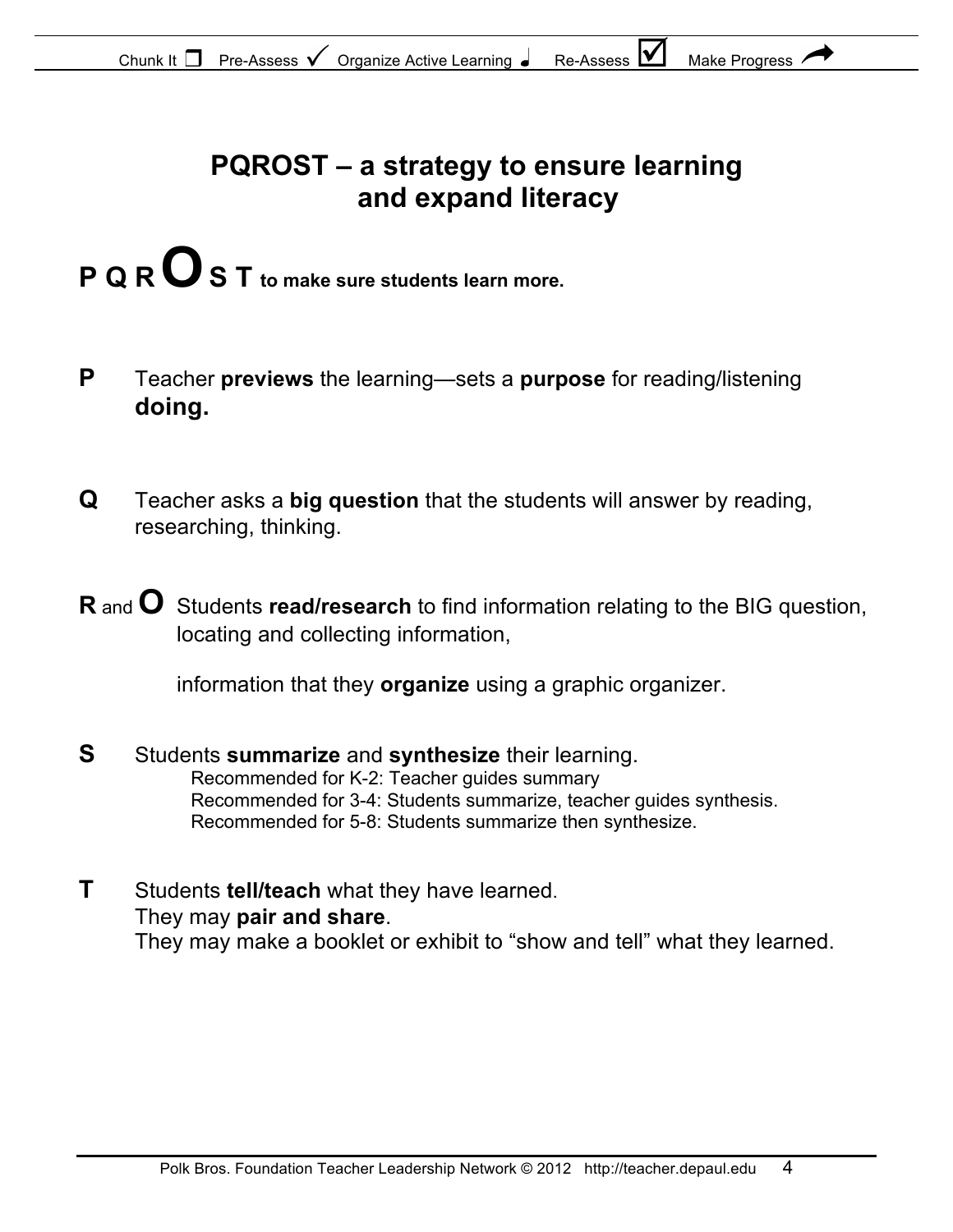| M<br>Chunk It<br><b>Make Progress</b><br>Organize Active Learning<br>Pre-Assess<br>Re-Assess |  |
|----------------------------------------------------------------------------------------------|--|
|----------------------------------------------------------------------------------------------|--|

### *ONE WEEK'S LESSON*

*Focus/Big Question: \_\_\_\_\_\_\_\_\_\_\_\_\_\_\_\_\_\_\_\_\_\_\_\_\_\_\_\_\_\_\_\_\_\_\_\_\_\_\_\_\_\_\_\_\_\_\_*

*Important Vocabulary:* 

*What will students read?*

*What will they write?*

| <b>Monday</b><br><b>Make It Clear</b>                                                                 | <b>Tuesday</b><br>Get It                                                             | Wednesday<br><b>Make It Clear</b>                                                              | <b>Thursday</b><br><b>Check and</b><br><b>Clarify</b>                                         | <b>Friday</b><br><b>Fix and Finish</b>                                                |
|-------------------------------------------------------------------------------------------------------|--------------------------------------------------------------------------------------|------------------------------------------------------------------------------------------------|-----------------------------------------------------------------------------------------------|---------------------------------------------------------------------------------------|
| T: Introduce the<br>week's BIG<br>question<br>Preview key<br>words, connect<br>to prior<br>knowledge. | T: Model fact<br>collecting.<br>S: Read to locate<br>and collect<br>important facts. | S: Collect more<br>facts, use<br>graphic organizer<br>to organize<br>information, add<br>more. | S: Write about<br>this week's topic<br>using this week's<br>words-<br>--letter<br>--paragraph | S: Answer the<br>BIG question--<br>write summary of<br>what you learned<br>this week. |
| Read aloud<br>about topic                                                                             |                                                                                      |                                                                                                |                                                                                               |                                                                                       |
| S: List or draw<br>facts.<br>Start glossary.                                                          |                                                                                      |                                                                                                |                                                                                               |                                                                                       |
| HW: Write with<br>vocabulary.                                                                         | HW: Write about<br>facts.                                                            | HW: Write about<br>the organizer.                                                              | HW: Complete<br>glossary.                                                                     |                                                                                       |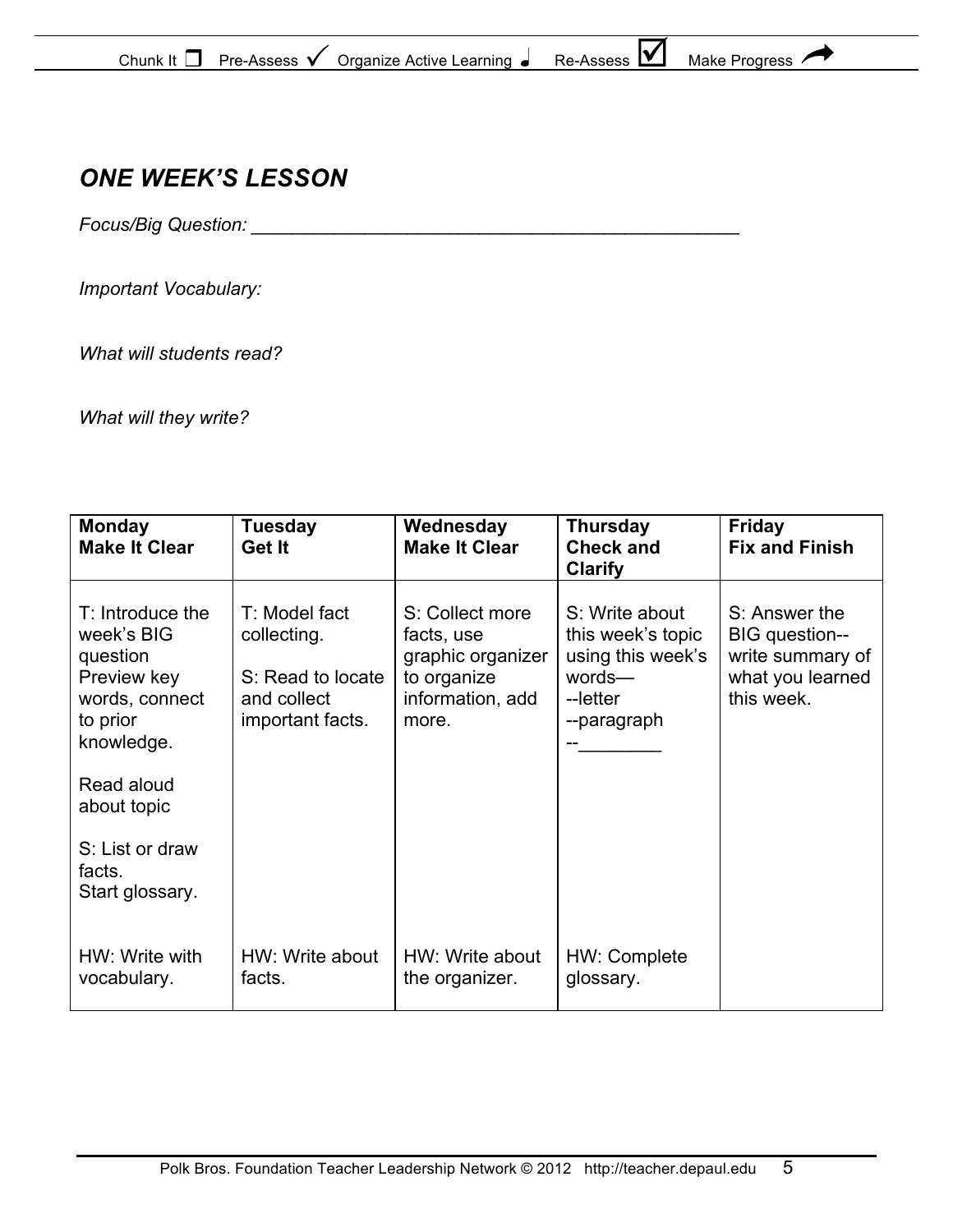| Chunk It<br>Pre-Assess | Organize Active Learning | <b>IV</b><br>Re-Assess | Make Progress |  |
|------------------------|--------------------------|------------------------|---------------|--|
|------------------------|--------------------------|------------------------|---------------|--|

# **Social Studies Topics and BIG Questions**

| Geography      | p. 7  |
|----------------|-------|
| Culture        | p. 9  |
| <b>Economy</b> | p. 11 |
| Government     | p. 13 |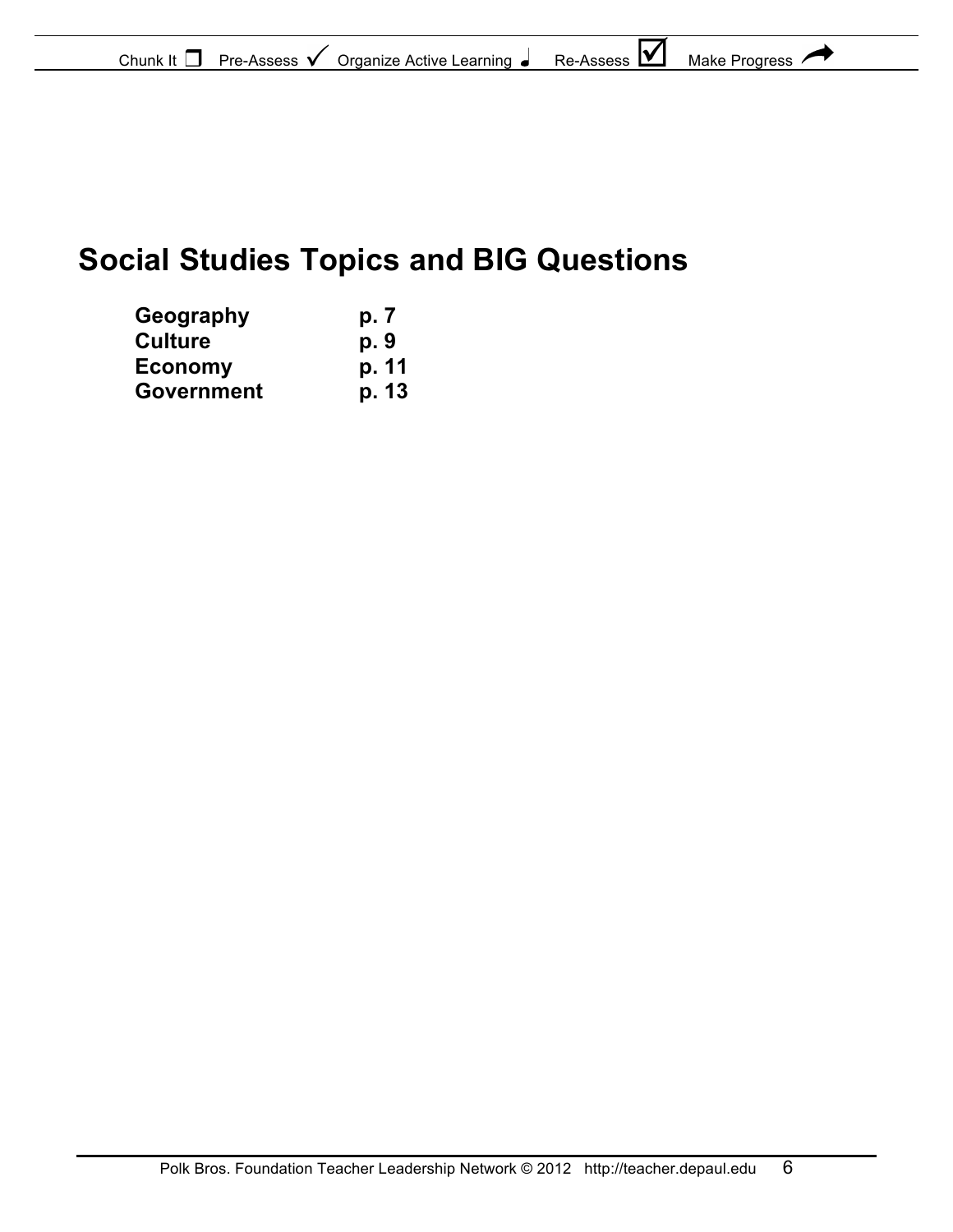| Chunk It<br>Pre-Assess | Organize Active Learning ● | I٧<br>Re-Assess | <b>Make Progress</b> |
|------------------------|----------------------------|-----------------|----------------------|
|                        |                            |                 |                      |

Ŧ ₹

#### **GEOGRAPHY TOPICS AND QUESTIONS**

Themes from Geography Education National Improvement Project BIG QUESTION FOR GEOGRAPHY: WHAT IS THE GEOGRAPHY OF \_\_\_\_ AND HOW DOES IT AFFECT PEOPLE THERE?

| K | Place: My<br>Classroom 17A<br>What happens here?                                           | Place: My school 17A<br>How does my school work?<br>How is it different from/like<br>schools in other places?                         | Places: Home 17A<br>Who lives where?<br>How are homes different<br>or alike in other places?                                        | <b>People and Places</b><br>17A<br>How do people help<br>each other here and in<br>other places?                                       | <b>SYNTHESIS</b><br>Draw features of home,<br>school<br>Show how homes.<br>schools, people are alike<br>in many places.                                                           |
|---|--------------------------------------------------------------------------------------------|---------------------------------------------------------------------------------------------------------------------------------------|-------------------------------------------------------------------------------------------------------------------------------------|----------------------------------------------------------------------------------------------------------------------------------------|-----------------------------------------------------------------------------------------------------------------------------------------------------------------------------------|
| 1 | Place: the<br><b>17A</b><br>neighborhood<br>What places are in<br>a neighborhood?          | Place: Work in a neighborhood<br>17A<br>What work do people do in a<br>neighborhood?<br>How are neighborhoods alike<br>and different? | Movement:<br>streets in a neighborhood<br>17A<br>What kinds of streets are<br>there?<br>What do you find on a<br>street?            | Movement:<br>going places 17A<br>How and where do<br>people go?                                                                        | <b>SYNTHESIS</b><br>Draw or match features:<br>draw pictures or act stories<br>of what happens in<br>different places in<br>neighborhoods.                                        |
| 2 | Community Places<br>17A<br>What places are in a<br>community?                              | <b>Community Workers 17A</b><br>What workers help a<br>community?<br>(May apply to any community.                                     | Transportation 17A<br>How, where, and why do<br>people travel in a<br>community?                                                    | <b>Community Links 17A</b><br>What links<br>communities?                                                                               | <b>SYNTHESIS</b><br>List, picture features;<br>describe features; make<br>map; complete booklet or<br>model of community<br>geography.                                            |
| 3 | Location: Where are<br>we? 17A<br>What is where in the<br>city?                            | Place: City places 17A<br>Who lives and works where in<br>Chicago?                                                                    | Region: City areas 17A<br>What is in different parts<br>of Chicago?<br>How are those parts like<br>parts of other cities?           | Movement: City 17A<br>How, where, and why<br>do people travel in a<br>city?                                                            | <b>SYNTHESIS</b><br>List, illustrate, explain<br>features of a city; diagram<br>relationships;<br>Write own guide to city<br>including map and<br>vocabulary terms.               |
| 4 | Location: Where are<br>we?<br>Which regions are<br>we in?<br>17A                           | Place: What's where in Illinois?<br>How do they connect?<br>17A                                                                       | Region: What regions are<br>in Illinois and the US?<br>How are they like regions<br>in other places in the<br>world? 17A            | <b>Movement: Traveling</b><br>across regions 17A<br>How and why do regions<br>connect?                                                 | <b>SYNTHESIS</b><br>Write and illustrate a<br>region geography guide.<br>List, illustrate, explain<br>features and relationships.<br>Use terms correctly.                         |
| 5 | Location: Where are<br>we? 17AC<br>How has where we<br>are today changed<br>from the past? | Place: Our land-from sea to<br>shining sea 17AC<br>What is special about the United<br>States geography?                              | Region: What regions are<br>in the US?<br>How are they different?<br>How have they changed?<br>17AC                                 | Movement: How,<br>where and why do<br>people travel in the US<br><b>Compare and contrast</b><br>traveling today and in<br>the past.17C | <b>SYNTHESIS</b><br>Make US geography<br>guide-or write the story of<br>a US geography journey;<br>include map and explain<br>features and relationships.<br>Use terms correctly. |
| 6 | Location: How do<br>you read a world<br>map? 17A                                           | Place: Where in the world are<br>important places? 17C<br>How have those places<br>changed?                                           | Region: How does<br>geography affect living in<br>different regions?<br>How have people<br>changed the geography<br>of regions? 17C | <b>Movement: How and</b><br>why do people travel?<br>How has<br>transportation<br>changed? 17C                                         | <b>SYNTHESIS</b><br>Write/illustrate booklet or<br>display. Explain features<br>and relationships of world<br>geography.<br>Use terms correctly.                                  |
| 7 | Location: How do<br>you use different<br>kinds of maps?<br>17A                             | Place: What do maps show<br>about the US and world?<br>17C                                                                            | Region: What is<br>important about US<br>regions today?<br>17 <sub>C</sub>                                                          | What is an important<br>region of the US in the<br>past—and why? 17C                                                                   | <b>SYNTHESIS</b><br>Write/illustrate booklet or<br>display. Explain features<br>and relationships of US<br>geography.<br>Use terms correctly.                                     |
| 8 | Location: What do<br>maps show about<br>the US and the<br>world? 17C                       | Place: What places have<br>been important in US<br>history-and why? 17A                                                               | Region: What parts of<br>the US are important<br>today? 17C                                                                         | Place: How has the<br><b>United States</b><br>changed? 17D                                                                             | <b>SYNTHESIS</b><br>Write/illustrate booklet or<br>display. Explain features<br>and relationships of world<br>geography.<br>Use terms correctly.                                  |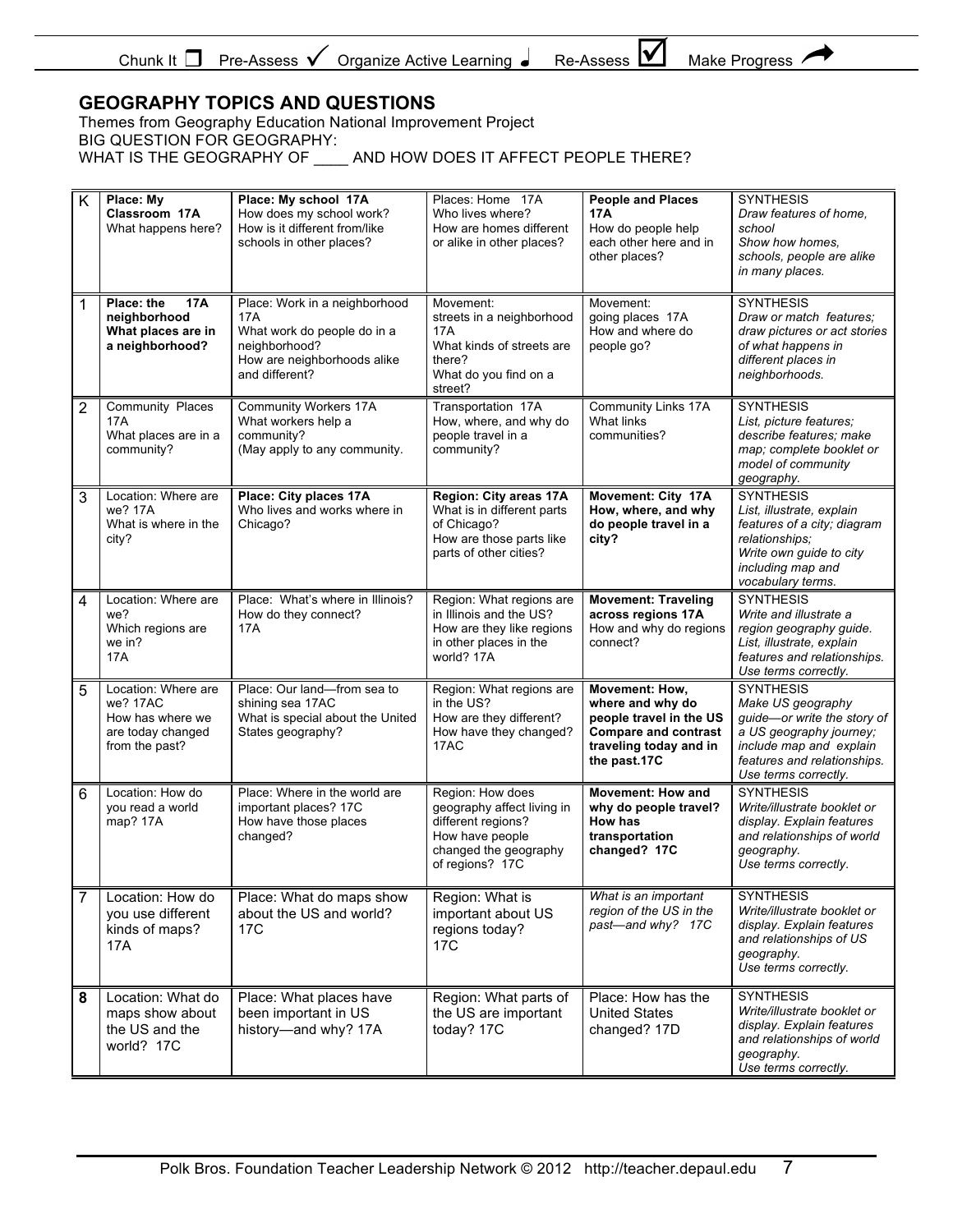| Chunk<br>Pre-Assess<br>Organize<br>Learning<br>Active<br>. . | IV<br>⊃∼<br>Assess | Make<br>Progress |
|--------------------------------------------------------------|--------------------|------------------|
|--------------------------------------------------------------|--------------------|------------------|

### Geography Vocabulary

Add more words as your students read and write about geography.

| $K-1$           | $\overline{2}$ | 3                 | $\overline{4}$          | 5                              | $6 - 8$                 |
|-----------------|----------------|-------------------|-------------------------|--------------------------------|-------------------------|
| $above = sobre$ | alley $=$      | $border =$        | $alitude =$             | absolute location =            | $agriculture =$         |
| $around =$      | callejón       | frontera          | altitud                 | localidad absoluta             | agricultura             |
| alrededor       | $city =$       | boundary $=$      | <b>Antarctic Circle</b> | central business =             | cartography $=$         |
| $below =$       | ciudad         | límite            | $=$ círculo             | negocio central                | cartografía             |
| debajo          | community      | cardinal          | antártico               | $district = distrito$          | geographical map =      |
| $down = abajo$  | =              | $direction =$     | Arctic Circle =         | $deforestation =$              | mapa geográfico         |
| home = $hogar$  | comunidad      | dirección         | círculo ártico          | deforestación                  | industrialization =     |
| $in =$ dentro   | $country =$    | cardinal          | $area = area$           | desertification =              | industrialización       |
| $inside =$      | país           | $compass =$       | $content =$             | desertificación                | international =         |
| adentro         | $county =$     | brújula           | continente              | $developed =$                  | internacional           |
| $left =$        | condado        | $distance =$      | eastern $=$             | desarrollado                   | linear scale = $escala$ |
| izquierda       | $direction =$  | distancia         | oriental                | $developing =$                 | lineal                  |
| $map = map$     | dirección      | $environment =$   | equator $=$             | desarrollando                  | $linkage = unión$       |
| $middle =$      | $east = este$  | ambiente          | ecuador                 | $ecosystem =$                  | manufacturing           |
| enmedio         | $far = lejos$  | location =        | exact location          | ecosistema                     | industry = industria    |
| neighborhood    | $map key =$    | localidad         | = lugar exacto          | human                          | industrial              |
| = vecindario    | llave de       | $global = global$ | flood control $=$       | characteristics =              | international dateline  |
| out = fuera     | mapa           | metropolitan =    | control de              | características                | = la hora               |
| outside =       | $north =$      | metropolitano     | inundaciones            | humanas                        | <i>internacional</i>    |
| afuera          | norte          | $northeast =$     | hemisphere =            | intermediate                   | meridian = $meridiano$  |
| $right =$       | $sign =$ señal | noreste           | hemisferio              | direction = dirección          | political map = mapa    |
| derecha         | south = $sur$  | $northwest =$     | journey = viaje         | intermediaria                  | político                |
| $up = arriba$   | state $=$      | noroeste          | $landform =$            | irrigation = <i>irrigación</i> | population              |
|                 | estado         | North Pole $=$    | formación               | land use = $uso$ de            | distribution =          |
|                 | street $=$     | Polo Norte        | terrestre               | suelo                          | distribución de         |
|                 | calle          | pollution =       | $lattice =$             | $legend = leyenda$             | población               |
|                 | $trade =$      | contaminación     | latitud                 | $migration =$                  | Prime Meridian =        |
|                 | intercambio    | population =      | $longitude =$           | migración                      | Meridiano principal     |
|                 | $west =$       | población         | longitud                | natural vegetation =           | raw material $=$        |
|                 | oeste          | $resource =$      | $mobility =$            | vegetación natural             | materia prima           |
|                 |                | recursos          | mobilidad               | physical                       | relief map = $map$ del  |
|                 |                | southeast $=$     | navigate $=$            | characteristics =              | relieve                 |
|                 |                | sudeste           | navegar                 | características                | $revolution =$          |
|                 |                | southwest $=$     | population              | físicas                        | revolución              |
|                 |                | sudoeste          | $density =$             | raw material =                 | rotation = rotación     |
|                 |                | South Pole =      | densidad de             | matrias primas                 | settlement patterns =   |
|                 |                | Polo Sur          | población               | relative location =            | patrones de             |
|                 |                | symbol =          | province =              | lugar relativo                 | establecimiento         |
|                 |                | símbolo           | provincia               | rural = $rural$                | shifting cultivation    |
|                 |                | $urban = urbano$  | rain forest $=$         | $urban = urbano$               | taiga = cambiar el      |
|                 |                |                   | bosque                  |                                | cultivo taiga           |
|                 |                |                   | region = $region$       |                                | $terrace = terraza$     |
|                 |                |                   | $technology =$          |                                | thematic map = $mapa$   |
|                 |                |                   | tecnología              |                                | temá                    |
|                 |                |                   | $time zone =$           |                                | tropic = $trópico$      |
|                 |                |                   | huso horario            |                                |                         |
|                 |                |                   | western $=$             |                                |                         |
|                 |                |                   | occidental              |                                |                         |
|                 |                |                   |                         |                                |                         |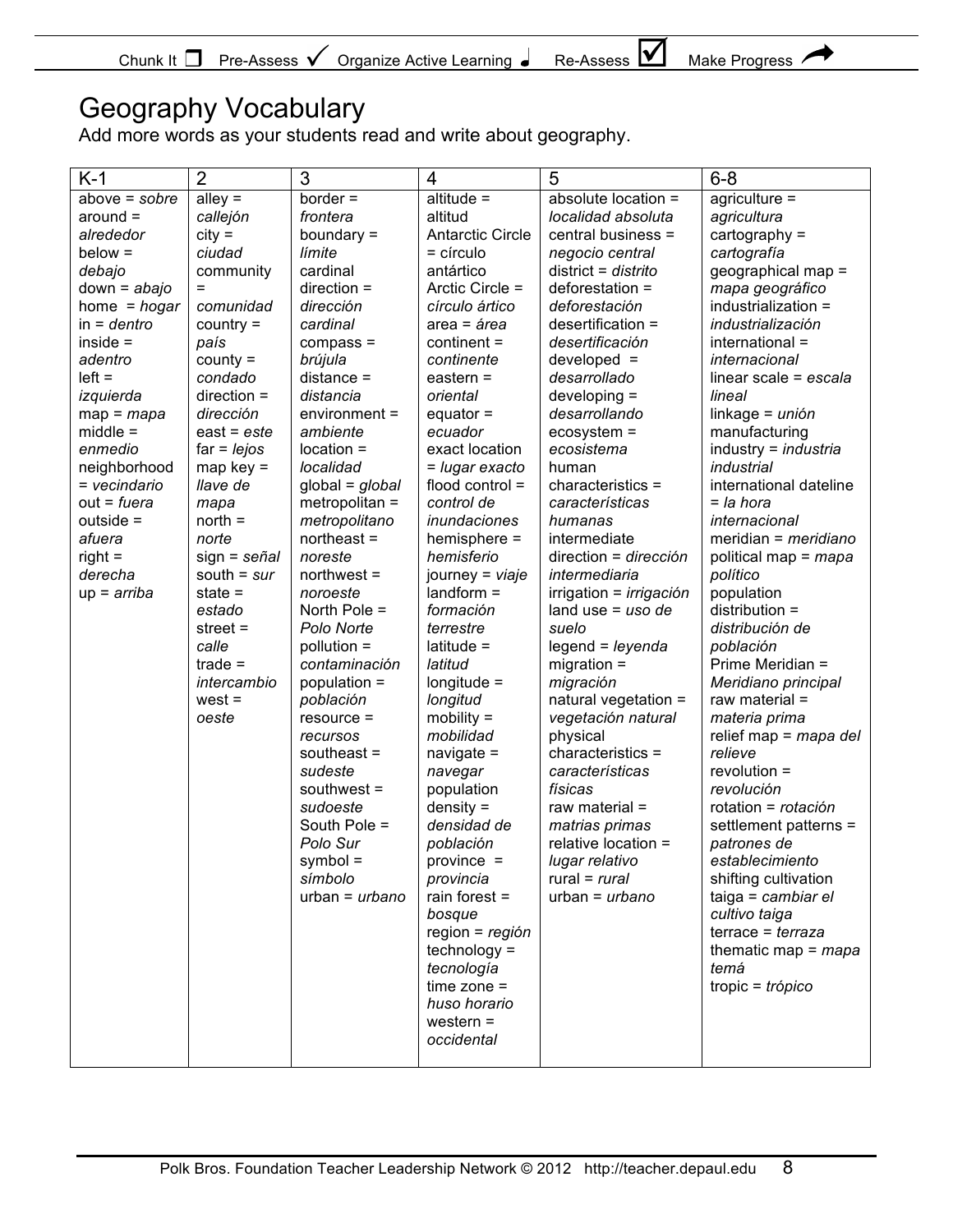|  | Chunk:<br>Pre-Assess | Organize Active Learning | ıм<br>-<br>Re<br>-Assess | Make<br><b>Progress</b> |
|--|----------------------|--------------------------|--------------------------|-------------------------|
|--|----------------------|--------------------------|--------------------------|-------------------------|

#### **CULTURE TOPICS AND QUESTIONS Big question for culture: What is important in the culture of \_\_\_\_\_\_\_\_\_\_\_\_\_\_\_\_\_?**

 $\overline{\phantom{a}}$ Ŧ

| K              | Listen, read, draw: What's<br>important to families? (in<br>many places)<br>18 A | Listen, read, draw: How<br>and what do families<br>celebrate?<br>18 A           | Listen, read, draw How<br>do families work<br>together?<br>18 A                      | How do families live<br>together?<br>18 A                                                            | <b>SYNTHESIS</b><br>Give examples of how a<br>family shares values in how<br>they live and what they<br>celebrate.                                                                |
|----------------|----------------------------------------------------------------------------------|---------------------------------------------------------------------------------|--------------------------------------------------------------------------------------|------------------------------------------------------------------------------------------------------|-----------------------------------------------------------------------------------------------------------------------------------------------------------------------------------|
| 1              | How do people live in a<br>neighborhood?<br><b>18A</b>                           | How do people show<br>they value each other.<br><b>18A</b>                      | What do people value in<br>our neighborhood 16AB<br>and how do they show<br>it?18A   | What do people<br>celebrate in our<br>neighborhood?<br>18A                                           | <b>SYNTHESIS</b><br>Describe values:<br>illustrate and explain what<br>values mean to the way<br>people live in a culture<br>16AB and what is important<br>to them.               |
| $\mathbf{2}$   | How did people met<br>needs in a community in<br>the past? 16A                   | What values did people<br>in people in a<br>community have the<br>past?<br>16A  | How do people in our<br>community and others<br>meet needs today? 18A                | How do people in<br>communities show<br>values today.<br>18A                                         | <b>SYNTHESIS</b><br>Describe values;<br>illustrate and explain<br>examples of a community's<br>values in the past and<br>today.                                                   |
| 3              | How did people live in<br>Chicago long ago?<br>16A                               | How, where, and why<br>did people travel in<br>Chicago long ago?<br>16A         | What was important to<br>people in Chicago in the<br>past? 16A                       | What values of<br>Chicago stayed the<br>same or changed and<br>how that affects us<br>today? 18A     | <b>SYNTHESIS</b><br><b>Explain Culture with</b><br>examples from Chicago.<br>Identify ways Chicago has<br>changed. Give examples of<br>values and their importance<br>to Chicago. |
| 4              | How did people live in<br>Illinois in the past?<br>16A                           | How and why have<br>people changed Illinois?<br>16A                             | How and why have<br>people changed Illinois<br>and other regions? 16A                | What values of people<br>have stayed the same<br>and what values have<br>changed? 18A                | <b>SYNTHESIS</b><br>List, illustrate, give<br>examples of choices of a<br>culture:<br>Write/illustrate to explain<br>values and traditions                                        |
| 5              | How did people live in the<br>US in the past?<br>16A, D                          | How have people<br>changed the US?<br>6A,D                                      | How have<br>communication and<br>technology changed?<br>16A,D,                       | What values of the<br>U.S. have stayed the<br>same; what values<br>have changed? 18A,C,              | <b>SYNTHESIS</b><br>List, illustrate, give<br>examples of choices of a<br>culture:<br>Write/illustrate to explain<br>values and traditions                                        |
| 6              | Who lives where why?<br>16A, D, 18A                                              | Who lives how-why?<br>16A,,D, 18A                                               | Values-how are they<br>different/alike for<br>different cultures?<br>16A,D, 18A      | How do values<br>influence traditions<br>and history; how does<br>a Culture 16AB<br>change?<br>18A,C | <b>SYNTHESIS</b><br>List, illustrate, give<br>examples of parts and<br>patterns of a culture;<br>Write/illustrate to explain<br>values and traditions,<br>continuity and change   |
| $\overline{7}$ | US Choices--Where and<br>how have people chosen<br>to live?<br>16A, D, 18A       | US choices-where and<br>how have people<br>chosen to move?<br>16A,D, 18A        | US Choices-what is<br>important now?<br>16A,D, 18A                                   | What choices from the<br>past are important to<br>the US today? 16AB<br>18AD                         | <b>SYNTHESIS</b><br>List, illustrate, give<br>examples of parts and<br>patterns of a culture;<br>Write/illustrate to explain<br>values and traditions                             |
| 8              | US Choices-what<br>choices have people made<br>about how to work?<br>16A, D, 18A | US Choices-what<br>choices have people<br>made about how to live?<br>16A,D, 18A | US Changes-what<br>changes have people<br>made that changed the<br>US?<br>16A,D, 18A | What values still are<br>important to the US<br>today? 16AB<br>18AC                                  | <b>SYNTHESIS</b><br>List, illustrate, give<br>examples of parts and<br>patterns of a culture;<br>Write/illustrate to explain<br>values and traditions                             |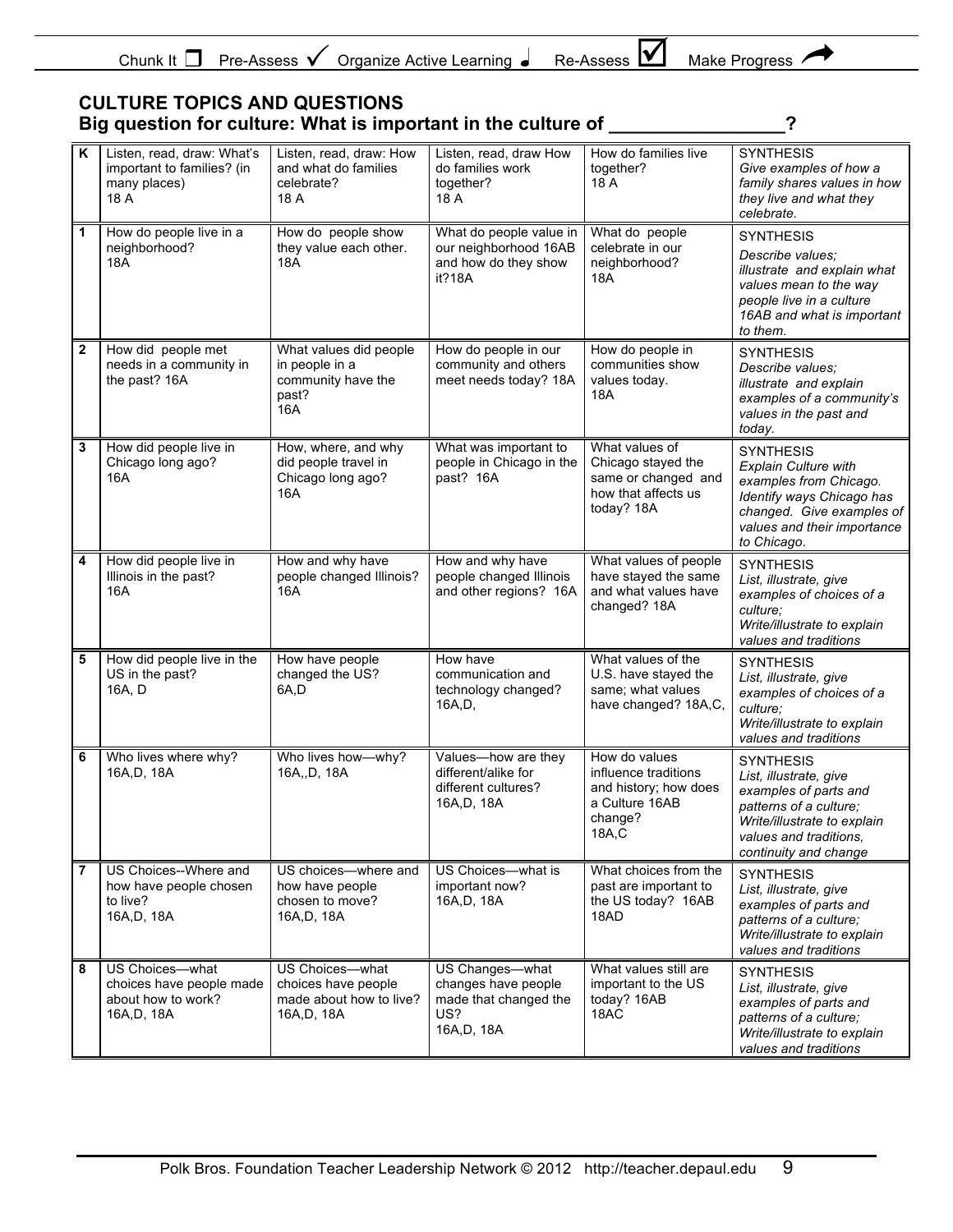| Pre-Assess $\mathsf{V}$<br>Chunk It<br>Organize Active Learning | 194<br>Make .<br>Re-Assess<br><b>Progress</b> |  |
|-----------------------------------------------------------------|-----------------------------------------------|--|
|-----------------------------------------------------------------|-----------------------------------------------|--|

 $\overline{\phantom{0}}$ Ŧ

### **CULTURE VOCABULARY**

*Add more words as your students read and write about cultures.*

| building $=$<br>$celebrate =$<br>$design =$<br>$brother =$<br>$color = color$<br>$migrant =$<br>$agriculture =$<br>edificio<br>diseño<br>flag $=$<br>celebrar<br>agricultura<br>emigrante<br>hermano<br>$family =$<br>bandera<br>change $=$<br>$city = ciudad$<br>$ancestor =$<br>$develop =$<br>$migrate =$<br>$good =$<br>familia<br>cambio<br>communicate =<br>desarrollo<br>antepasado<br>emigrar<br>father $=$<br>bueno<br>$law = ley$<br>archaeologist<br>$diversity =$<br>comunicar<br>$need =$<br>$community =$<br>variedad<br>grandparent<br>= arqueólogo<br>native = $n$ ativo<br>papi<br>$feel =$<br>$=$ abuelo<br>comunidad<br>$architect =$<br>$empire =$<br>nationalism =<br>necesidad<br>$help =$<br>sentir<br>imperio<br>nacionalismo<br>$now =$<br>$cooperate =$<br>arquitecto<br>$nomad =$<br>$help =$<br>$architecture =$<br>ethnic group<br>ayuda<br>ahora<br>cooperar<br>holiday = $dia$<br>$past =$<br>$distance =$<br>nómada<br>ayuda<br>arquitectura<br>= grupo<br>$here =$<br>festivo<br>distancia<br>$artifact =$<br>étnico<br>pasado<br>history $=$<br>artefacto<br>aquí<br>home $=$<br>$place =$<br>$event =$<br>pioneer =<br>$bar =$<br>hope $=$<br>hogar<br>lugar<br>historia<br>evento<br>pionero<br>$idea = idea$<br>extended<br>$hope =$<br>$present =$<br>trueque<br>esperanza<br>$progress =$<br>$family =$<br>$border =$<br>$live = vivir$<br>$import =$<br>esperanza<br>presente<br>progreso<br>light = $luz$<br>$price =$<br>frontera<br>familia<br>$mother =$<br>importante<br>progressive =<br>$live = vivir$<br>orgullo<br>$landmark =$<br>$capital =$<br>extendida<br>mamá<br>progresivo<br>share $=$<br>share $=$<br>$forum = foro$<br>$parent =$<br>monumento<br>capital<br>$recognize =$<br>compartir<br>padre<br>compartir<br>$message =$<br>$century = siglo$<br>generation $=$<br>reconocer<br>$sister =$<br>then $=$<br>share $=$<br>mensaje<br>$c$ eremony =<br>generación<br>$refuge =$<br>heritage $=$<br>refugiado<br>hermana<br>compartir<br>entonces<br>ceremonia<br>$past = pasado$<br>show $=$<br>$today =$<br>change $=$<br>herencia<br>responsibility =<br>$prod =$<br>song $=$<br>demostrar<br>ahora<br>cambio<br>history $=$<br>canción<br>orgulloso<br>sound $=$<br>there = $ahi$<br>$rule =$<br>$city = ciudad$<br>historia<br>shelter $=$<br>route = $ruta$<br>sonido<br>regla<br>shelter $=$<br>communicate<br>historian $=$<br>albergue<br>$value =$<br>refugio<br>historiador<br>society $=$<br>$=$ comunicar | K | 1 | $\overline{2}$ | 3              |               | $4 - 8$      |                                                                       |
|----------------------------------------------------------------------------------------------------------------------------------------------------------------------------------------------------------------------------------------------------------------------------------------------------------------------------------------------------------------------------------------------------------------------------------------------------------------------------------------------------------------------------------------------------------------------------------------------------------------------------------------------------------------------------------------------------------------------------------------------------------------------------------------------------------------------------------------------------------------------------------------------------------------------------------------------------------------------------------------------------------------------------------------------------------------------------------------------------------------------------------------------------------------------------------------------------------------------------------------------------------------------------------------------------------------------------------------------------------------------------------------------------------------------------------------------------------------------------------------------------------------------------------------------------------------------------------------------------------------------------------------------------------------------------------------------------------------------------------------------------------------------------------------------------------------------------------------------------------------------------------------------------------------------------------------------------------------------------------------------------------------------------------------------------------------------------------------------------------------------------------------------------------------------------------------------------------------------------------------------------------------------------------------------------------------------------------------------------------------------------------------------------------------------------------------------------------------------------------|---|---|----------------|----------------|---------------|--------------|-----------------------------------------------------------------------|
| when $=$<br>comunidad<br>$symbol =$<br>país de<br>=<br>transportación<br>$conflict =$<br>símbolo<br>cuando<br>origen<br>$work =$<br>conflicto<br>$identity =$<br>$town = pueblo$<br>identidad<br>$trade =$<br>trabajo<br>$constant =$<br>$immigrant =$<br>constante<br>intercambio<br>$continue =$<br>inmigrante<br>value = $value$<br>initiative $=$<br>continuar<br>village = aldea<br>iniciativa<br>country = $pais$<br>$culture =$<br>justice $=$<br>cultura<br>justicia                                                                                                                                                                                                                                                                                                                                                                                                                                                                                                                                                                                                                                                                                                                                                                                                                                                                                                                                                                                                                                                                                                                                                                                                                                                                                                                                                                                                                                                                                                                                                                                                                                                                                                                                                                                                                                                                                                                                                                                                     |   |   | valor          | transportation | $community =$ | $homeland =$ | mission = misión<br>patriot = patriota<br>responsabilidad<br>sociedad |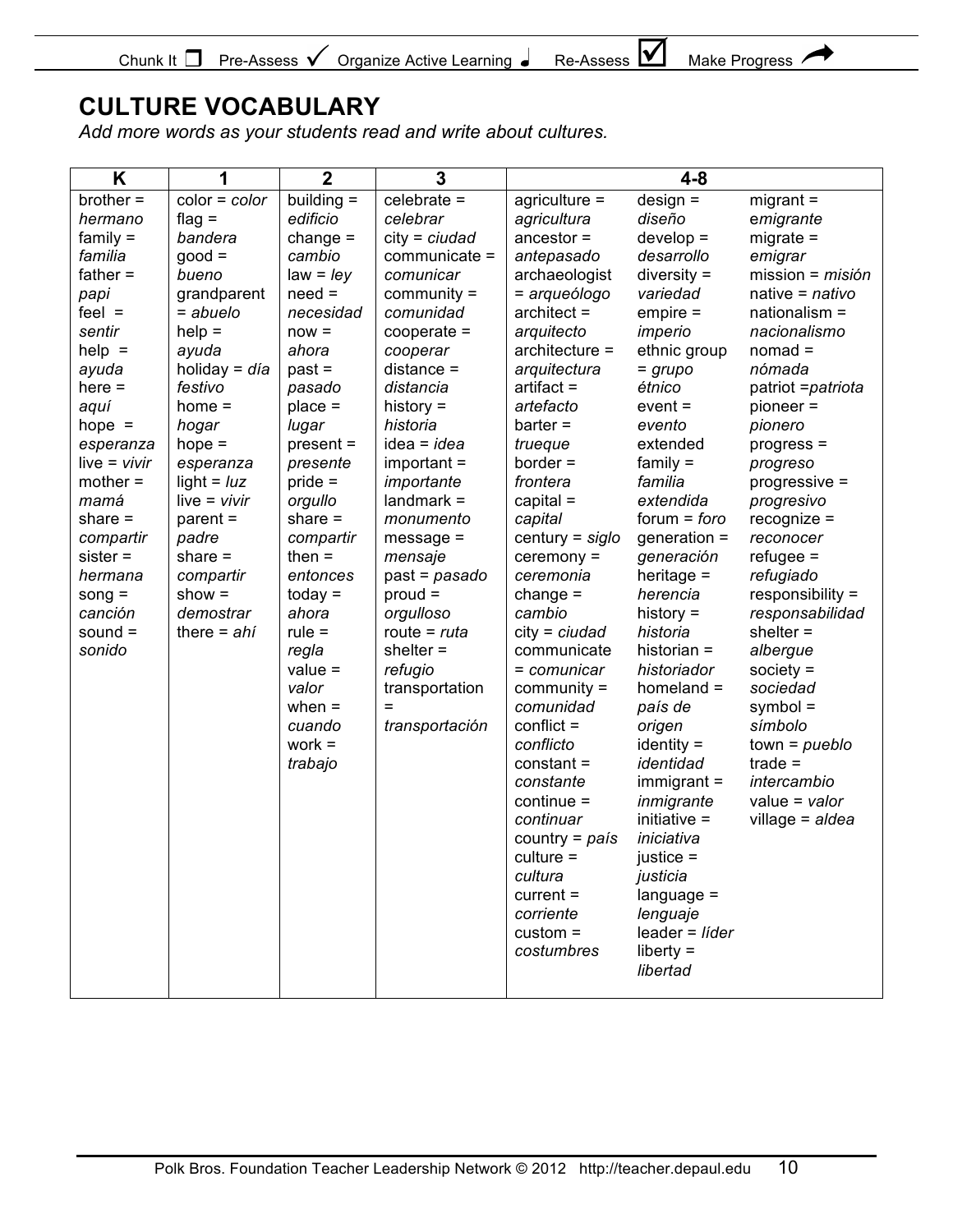### **ECONOMY TOPICS AND QUESTIONS**

**Big Question for economics: What are the parts of the economy and how do they fit together and change?** *May be applied to local economy and economies of many places.*

| K              | work<br>What work do people do<br>in school?<br><b>ILS 15 D,E</b>                                           | work<br>What tools do people<br>use in their jobs?<br>ILS 15 D, E                      | money<br>How do people get<br>and use money?<br><b>ILS 15C</b>                           | my choices<br>Who I will be in the<br>future?<br>ILS 15 A, B, C, D, E            | <b>SYNTHESIS</b><br>Describe and<br>explain kinds<br>of work<br>people do.                                                  |
|----------------|-------------------------------------------------------------------------------------------------------------|----------------------------------------------------------------------------------------|------------------------------------------------------------------------------------------|----------------------------------------------------------------------------------|-----------------------------------------------------------------------------------------------------------------------------|
| 1              | work<br>What work do people do<br>in a neighborhood?<br><b>ILS 15 D,E</b>                                   | work<br>What tools do people<br>use in their jobs in a<br>neighborhood?<br>ILS 15 D, E | money<br>How do people get<br>and use money?<br><b>ILS 15C</b>                           | my choices<br>Who I will be in the<br>future?<br>ILS 15 A, B, C, D, E            | <b>SYNTHESIS</b><br>Describe and<br>explain kinds<br>of work<br>people do.                                                  |
| $\mathbf{2}$   | What are the parts of the<br>community economy?<br>ILS 15D,E                                                | What workplaces are<br>in the community?<br>ILS 15D,E                                  | What jobs are part of<br>our community?<br><b>ILS 15 D,E</b>                             | How do people make<br>community choices?<br><b>ILS 15 D.E</b>                    | <b>SYNTHESIS</b><br>Write a paragraph or<br>booklet about the<br>economy in the<br>community.                               |
| 3              | What are parts of the<br>Chicago economy.<br>ILS15ABCD                                                      | What work do people<br>do and how?<br>ILS15ABC                                         | What businesses are<br>in Chicago-and why?<br>ILS15ABC                                   | How do the parts of<br>the Chicago economy<br>fit together?<br>ILS15ABCD         | <b>SYNTHESIS</b><br>Write, draw, explain the<br>Chicago economy.                                                            |
| 4              | What are the parts of the<br>Illinois economy?<br>ILS15ABCD                                                 | Why is transportation<br>an important part of<br>the economy?<br>ILS15ABCD             | Why is communication<br>an important part of<br>the economy?<br>ILS15ABCD                | What changes have<br>happened in the<br>economy?<br>ILS15ABCD                    | <b>SYNTHESIS</b><br>Write with examples,<br>graphs and facts, to<br>explain how the Illinois<br>Economy works.              |
| 5              | What kinds of work have<br>people done in the past?<br>What kinds of work do<br>they do today?<br>ILS15ABCD | How has transportation<br>affected the economy?<br>ILS15ABCD                           | How has the<br>environment affected<br>and been affected by<br>the economy?<br>ILS15ABCD | How does an<br>economy change?<br>ILS15ABCD                                      | <b>SYNTHESIS</b><br>Write about economic<br>changes in the US-<br>past/present/<br>future                                   |
| 6              | What is an economy?<br>ILS15ABCD                                                                            | How has work<br>changed?<br>ILS15ABC                                                   | How have kinds of<br>businesses changed?<br>ILS15ABC                                     | How do countries<br>work together to<br>solve economic<br>problems?<br>ILS15ABCD | <b>SYNTHESIS</b><br>Make an exhibit or<br>booklet about how<br>economies work.                                              |
| $\overline{7}$ | What was important in<br>the early US economy?<br>ILS15ABCD                                                 | What is important in<br>the US economy<br>today?<br>ILS15ABCD                          | How has the US<br>economy changed?<br>ILS15ABCD                                          | How has work<br>changed?<br>ILS15ABCD                                            | <b>SYNTHESIS</b><br>Use data to explain how<br>the economy works.                                                           |
| 8              | How has government<br>affected the economy?<br>ILS15ABCD                                                    | What economic<br>challenges have<br>people faced?<br>ILS15ABCD                         | How and why has the<br>economy changed?<br>ILS15ABCD                                     | What economic<br>challenges do we<br>face today?<br>ILS15ABCD                    | <b>SYNTHESIS</b><br>Use numerical data and<br>current or historical<br>information to write<br>about how economies<br>work. |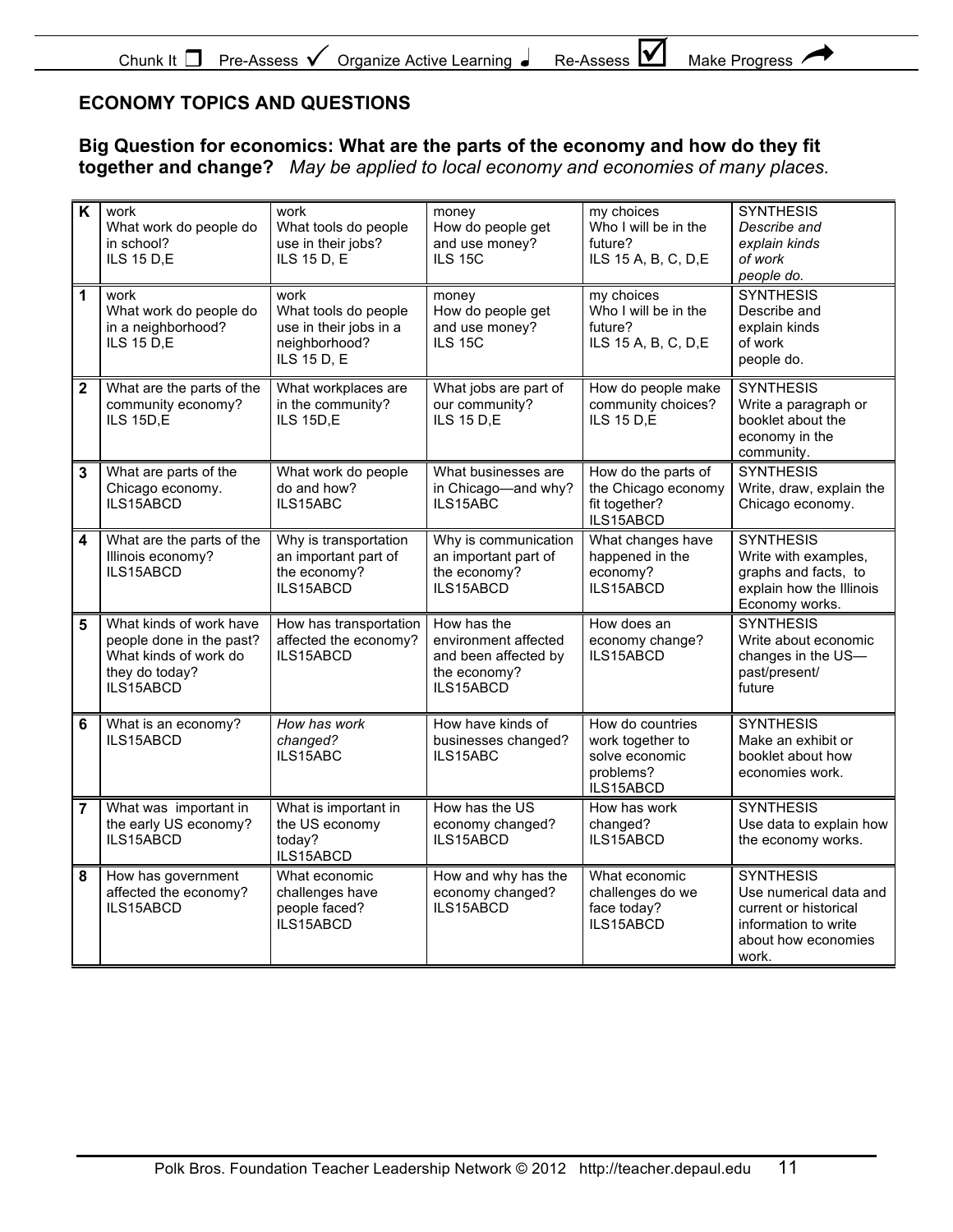

# **ECONOMICS VOCABULARY**

Add more words as your students read and write about the economy.

| $K-1$       | $\overline{2}$    | 3                | 4               | 5                     | $6 - 8$             | $6 - 8$            |
|-------------|-------------------|------------------|-----------------|-----------------------|---------------------|--------------------|
| bakery $=$  | $buy =$           | $bar =$          | $agriculture =$ | $ap$ rentice =        | boycott = $b$ oicot | $Interest =$       |
| panadería   | comprar           | intercambio      | agricultura     | aprendiz              | capital = capital   | intereses          |
| $bank =$    | $coin =$          | business $=$     | comercial       | assembly line         | capitalism $=$      | $Invest =$         |
| banco       | moneda            | negocio          | $commerce =$    | = línea de            | capitalismo         | inversión          |
| have $=$    | $consumer =$      | $consumer =$     | comercio        | ensamblaje            | cash $crop =$       | nonrenewable       |
| tener       | consumidor        | consumidor       | $emplayer =$    | $boom =$              | cosecha             | = no renovable     |
| $help =$    | $crop =$          | $cost = cost$    | compañía        | crecimiento           | comercial           | per capita         |
| ayudar      | cultivo           | $demand =$       | employment      | boycott $=$           | conservation =      | $income =$         |
| $job =$     | dollar = $d6$ lar | demanda          | $=$ empleo      | boicot                | conservación        | ingreso por        |
| trabajo     | factory $=$       | $energy =$       | $goods =$       | cash $crop =$         | credit = crédito    | persona            |
| $money =$   | fábrica           | energía          | bienes          | cosecha               | curve <sub>0</sub>  | $policy =$         |
| dinero      | $farm =$          | $government =$   | harbor $=$      | comercial             | moneda              | política           |
| $need =$    | granja            | gobierno         | puerto          | $depression =$        | $debt = deuda$      | $profit =$         |
| necesidad   | $goods =$         | $health = salud$ | harvest $=$     | depresión             | $development =$     | ganancia           |
| store $=$   | productos         | $market =$       | cosecha         | $efficiency =$        | desarrollo          | productivity =     |
| tienda      | $machines =$      | mercado          | $income =$      | eficiencia            | division of labor = | productividad      |
| street $=$  | máquinas          | mine = $mina$    | ingreso         | $e_{\text{conomy}} =$ | división de         | raw materials      |
| calle       | $needs =$         | $price = precio$ | $industry =$    | economía              | trabajo             | = material         |
| $time =$    | necesidad         | $problem =$      | industria       | $export =$            | economics =         | prima              |
| tiempo      | $of$ fice =       | problema         | $labor =$       | exportación           | economía            |                    |
| $tool =$    | oficina           | $product =$      | mano de         | housing $=$           | $efficiency =$      | specialization     |
| herramienta | oil = petróleo    | productor        | obra            | habitacional          | eficiencia          | $=$                |
| want $=$    | pipeline =        | railroad $=$     | land use $=$    | $import =$            | $f$ inancial =      | especialización    |
| querer      | pipa              | ferrocarril      | uso de suelo    | importar              | financiero          | standard of        |
| $wish =$    | $product =$       | $resource =$     | $product =$     | labor union $=$       | free enterprise $=$ | $living = nivel$   |
| desear      | productores       | recursos         | productor       | unión laboral         | empresa libre       | de vida            |
| $work =$    | $resource =$      | service          | $region =$      | $market =$            | $product =$         | subsistence =      |
| trabajar    | recursos          | worker $=$       | región          | mercado               | producto            | subsistir          |
| working $=$ | $sell = vender$   | trabajador de    | service         | $merchant =$          | income $tax =$      | $surplus =$        |
| trabajando  | $s$ ervice =      | servicio         | worker $=$      | mercader              | <i>impuesto al</i>  | superávit          |
|             | servicio          | shipping $=$     | trabajador      | $powery =$            | ingreso             | tariff = $t$ arifa |
|             | shopper $=$       | envío            | de servicio     | pobreza               | industrialization = | taxation = $nivel$ |
|             | comprador         | suburban $=$     | shipment $=$    | stock $=$             | industrialización   | de impuesto        |
|             | store $=$         | sub-urbana       | envío           | reserva               | interdependence     | value = $value$    |
|             | tienda            | $supply =$       | transport       | strike = $h$ uelga    | $=$                 | value added =      |
|             | $tools =$         | oferta           | $system =$      | tariff = tarifa       | interdependencia    | valor agregado     |
|             | herramientas      | $tax =$          | sistema de      | $technology =$        |                     | wealth $=$         |
|             | $trade =$         | impuesto         | transporte      | tecnología            |                     | riqueza            |
|             | comercio          | $trade =$        | $union =$       | unemployment          |                     | working $=$        |
|             | train = $tren$    | comercio         | unión           | = desempleo           |                     | trabajando         |
|             | $truck =$         | transportation   | $wage =$        |                       |                     | $conditions =$     |
|             | camión            | $=$              | salario         |                       |                     | condición          |
|             | worker $=$        | transportación   |                 |                       |                     |                    |
|             | trabajador        | $urban =$        |                 |                       |                     |                    |
|             |                   | urbana           |                 |                       |                     |                    |
|             |                   | workplace $=$    |                 |                       |                     |                    |
|             |                   | oficina          |                 |                       |                     |                    |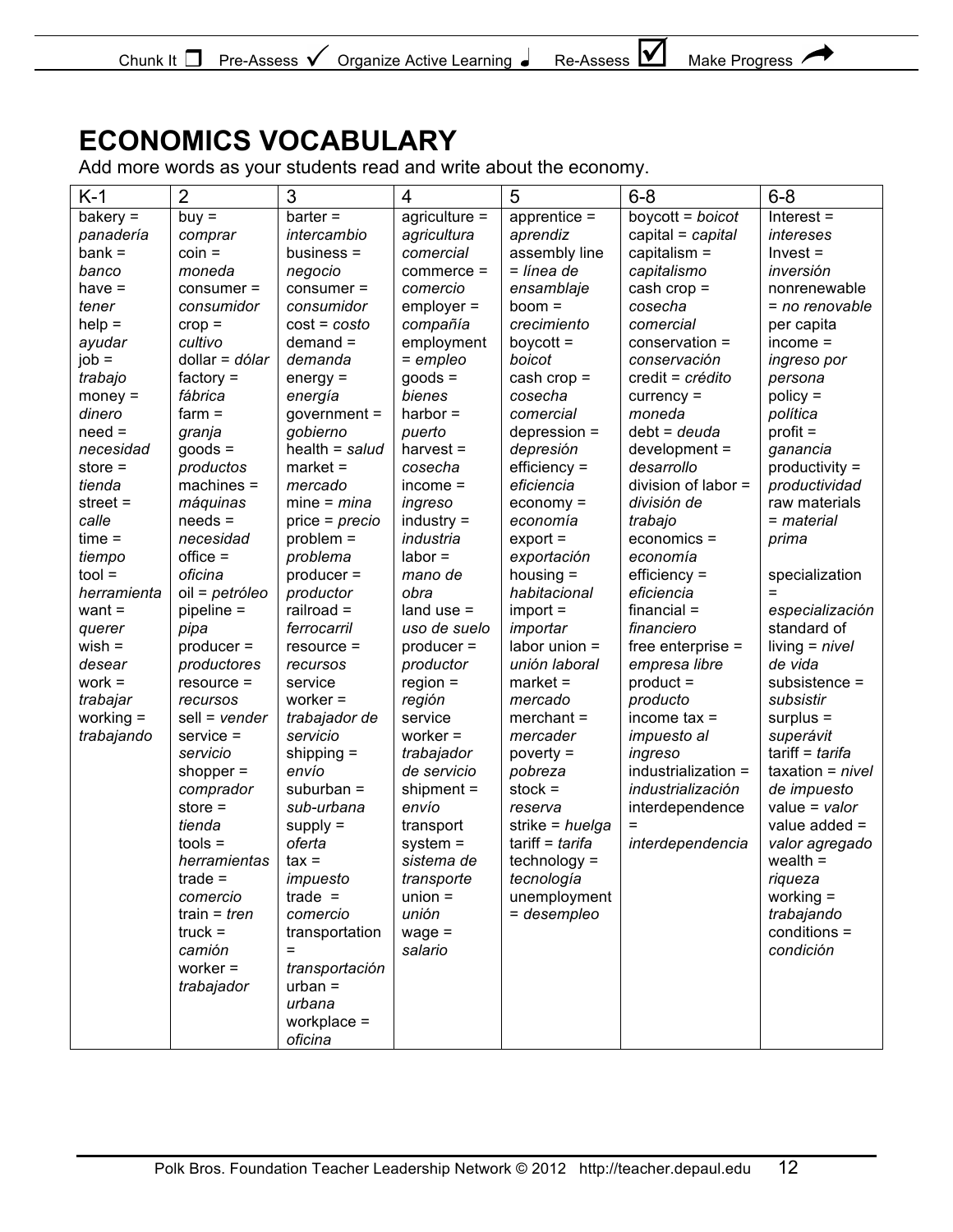| - Chunk It<br>Pre-Assess | Organize Active Learning | --<br>Re-Assess | <b>Make Progress</b> |
|--------------------------|--------------------------|-----------------|----------------------|
|--------------------------|--------------------------|-----------------|----------------------|

 $\mathbf{v}$ 

### **GOVERNMENT TOPICS AND QUESTIONS BIG QUESTION FOR GOVERNMENT: HOW DOES GOVERNMENT WORK, AFFECT PEOPLE, AND CHANGE?**

| K | Why do we have<br>rules?                   | How do people share?                                           | What are some<br>safety rules?                                                    | What are ways<br>people stay<br>healthy?                                        | <b>SYNTHESIS</b>                                                                                                                         |
|---|--------------------------------------------|----------------------------------------------------------------|-----------------------------------------------------------------------------------|---------------------------------------------------------------------------------|------------------------------------------------------------------------------------------------------------------------------------------|
| 1 | How do leaders help<br>people?<br>14A      | How do people help<br>their neighbors? 14C                     | What community<br>workers help us?<br><b>ILS 15 D,E</b>                           | What work do<br>people do in that<br>helps people?<br><b>ILS 15 D,E</b>         | <b>SYNTHESIS</b><br>Based on what I<br>knew and what I<br>learned, what do I<br>think is important?                                      |
| 2 | What are<br>government<br>services? 14A    | What do responsible<br>persons do in a<br>community?<br>14C    | Who is a community<br>leader?<br><b>ILS 14C</b>                                   | What progress should<br>our community<br>make? ILS 14C                          | <b>SYNTHESIS</b><br>Write/draw to show<br>how the government<br>is part of the<br>community.                                             |
| 3 | How goes city<br>government work?<br>14A   | How does a city use its<br>resources?<br>14A                   | What kinds of jobs<br>does government do<br>in the city?<br>Government<br>14B 15B | How does<br>government help<br>people live and<br>learn in the city?<br>14B 15B | <b>SYNTHESIS</b><br>Write about<br>Chicago's<br>government.                                                                              |
| 4 | How do laws and<br>courts work? 14AB       | What agencies are<br>important to people?<br>14AB              | What do voters need<br>to do? 14AB                                                | What do leaders<br>need to do? 14AB                                             | <b>SYNTHESIS</b><br>Based on what I<br>knew and what I<br>learned, what do I<br>think is important to<br>understand state<br>government? |
| 5 | What laws are<br>important-and<br>why? 14A | How do the parts of<br>government work-<br>and affect you? 14A | What is the<br>President's job-and<br>how does it affect<br>you?<br><b>14A</b>    | What changes<br>should we make for<br>more progress?<br>14A                     | <b>SYNTHESIS</b><br>Based on what I<br>knew and what I<br>learned, what do I<br>think is important to<br>understand US<br>government?    |
| 6 | What is a nation?<br>14A,D                 | What kinds of<br>governments are<br>there? 14D                 | What choices does<br>a government<br>make? 14B 15 DE                              | How does<br>technology affect a<br>country's<br>development?<br>14B 15 DE       | <b>SYNTHESIS</b><br>Write and give<br>examples of kinds<br>and Systems of<br>government.                                                 |
| 7 | What is a nation?<br>14A,D                 | What do leaders need<br>to know and do? 14D                    | What economic<br>choices does a<br>government make?<br>14B 15 DE                  | How have<br>governments<br>changed?<br>14B 15 DE                                | <b>SYNTHESIS</b><br>Write and give<br>examples of kinds<br>and Systems of<br>government.                                                 |
| 8 | What is a nation?<br>14A,D                 | What kinds of<br>governments are<br>there? 14D                 | What economic<br>choices does a<br>government make?<br>14B 15 DE                  | How have<br>governments<br>changed?<br>114B 5 DE                                | <b>SYNTHESIS</b><br>Write and give<br>examples of kinds<br>and Systems of<br>government.                                                 |